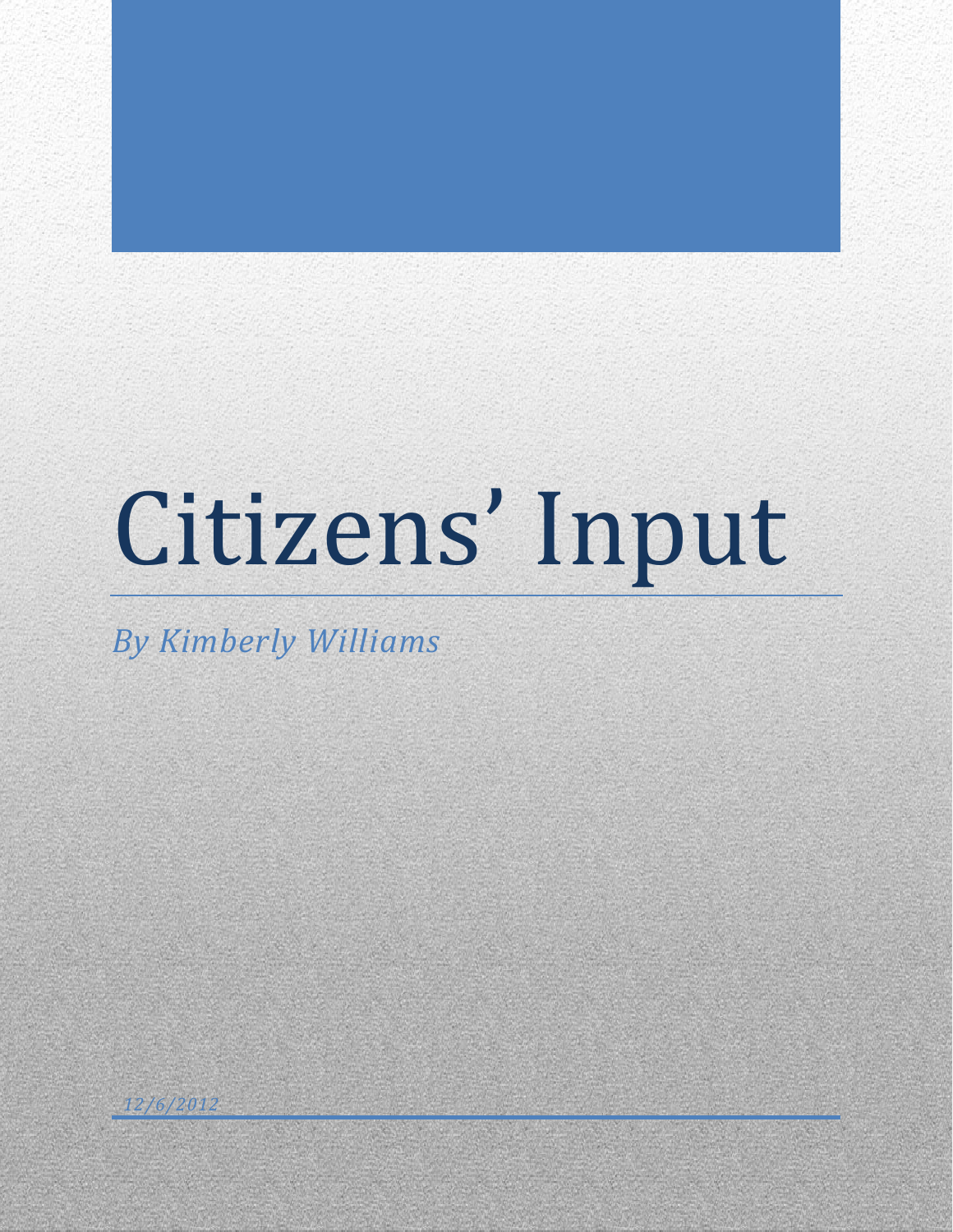## **Introduction**

Natural gas drilling by hydraulic fracturing is a complex process with complicated implications and a variety of stakeholders, and all aspects of this process are important. The input and opinions of citizens is particularly important to the fracking situation because it is the reaction of the citizens that can determine the fate of the natural gas drilling industry and the fracking process. Ultimately decision makers in our democratic political system will react to whether citizens enthusiastically endorse the process or overwhelmingly reject it. By voicing their opinions in unison, the people have significant power to make change, which is why the effects that fracking have upon citizens are so crucial to the situation.

At this point, citizens have not come to a general consensus about the approval or disapproval of fracking; many are still caught up in the controversy. Some citizens side with industry while some side with environmentalists. Citizens' input is crucial to the controversy of fracking because citizens are both affected by and have an effect on the debate. Some citizens' opinions are swayed by their political opinions or the extent to which they value environmental health or economic prosperity. The controversy is affected by citizens' input based on the sentiment of citizens who have experienced fracking.

The general public should care about how citizens who are affected personally by fracking feel about the process out of compassion for their peers. Although not all citizens are directly affected by natural gas drilling, U.S. energy policy should not be reliant on a process that degrades the quality of life for those who are affected. All Americans should study the issue closely and consider the positive and negative implications that are felt by those who are most intimately involved with the issue before determining if they support or oppose fracking for natural gas extraction in the United States.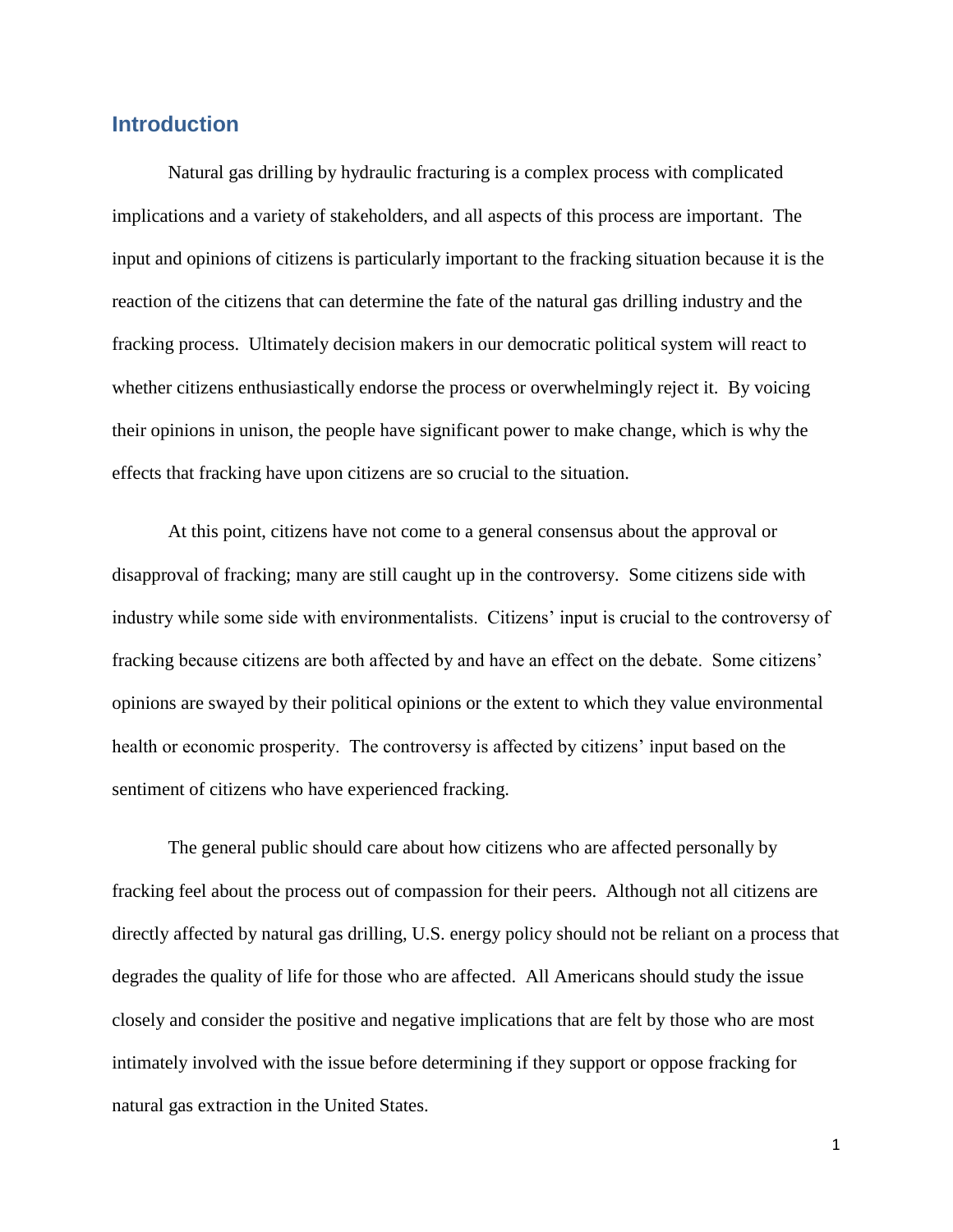# **Topic Discussion**

The potential for natural gas extraction and production to lead to lower fuel prices and energy independence for the United States makes fracking a prevalent issue in national energy conversations, but for some people the concerns are personal rather than political. Communities in Pennsylvania feel the effects in terms of their businesses, property, health, and local politics. Some of the impacts are positive and some are negative; many communities and their members struggle to decide which course of action is best for them.

Because hydraulic fracturing is relatively new to Pennsylvania, most communities are handicapped by the fact that there is no historic evidence on which to base decisions. How exactly a community will be changed by the new industry is anybody's estimation, which is why gas drilling can be so contentious. When a citizen answers his or her door to an industry representative proposing a lease for rights to drill on his or her land, he or she has little to turn to for aid in the decision but the anecdotal stories of others who have seen fracking occur in their community. Some citizens have found themselves prospering economically from drilling activity; others find it degrades the aesthetic quality of their environment. Some citizens have organized protests against the natural gas industry, while others make sure to vote for government representatives who will encourage industry activity in their area. The reactions of citizens have been variable and representative of a number of potential effects of natural gas development. These first-hand accounts may not provide quantifiable statistics on fracking, however, the sentiments of affected citizens do capture a personal element that is just as important as any statistic about methane emissions or water contamination.

Although unconventional natural gas drilling is currently being either developed or prepped for development in regions across the country where shale can be found, our interests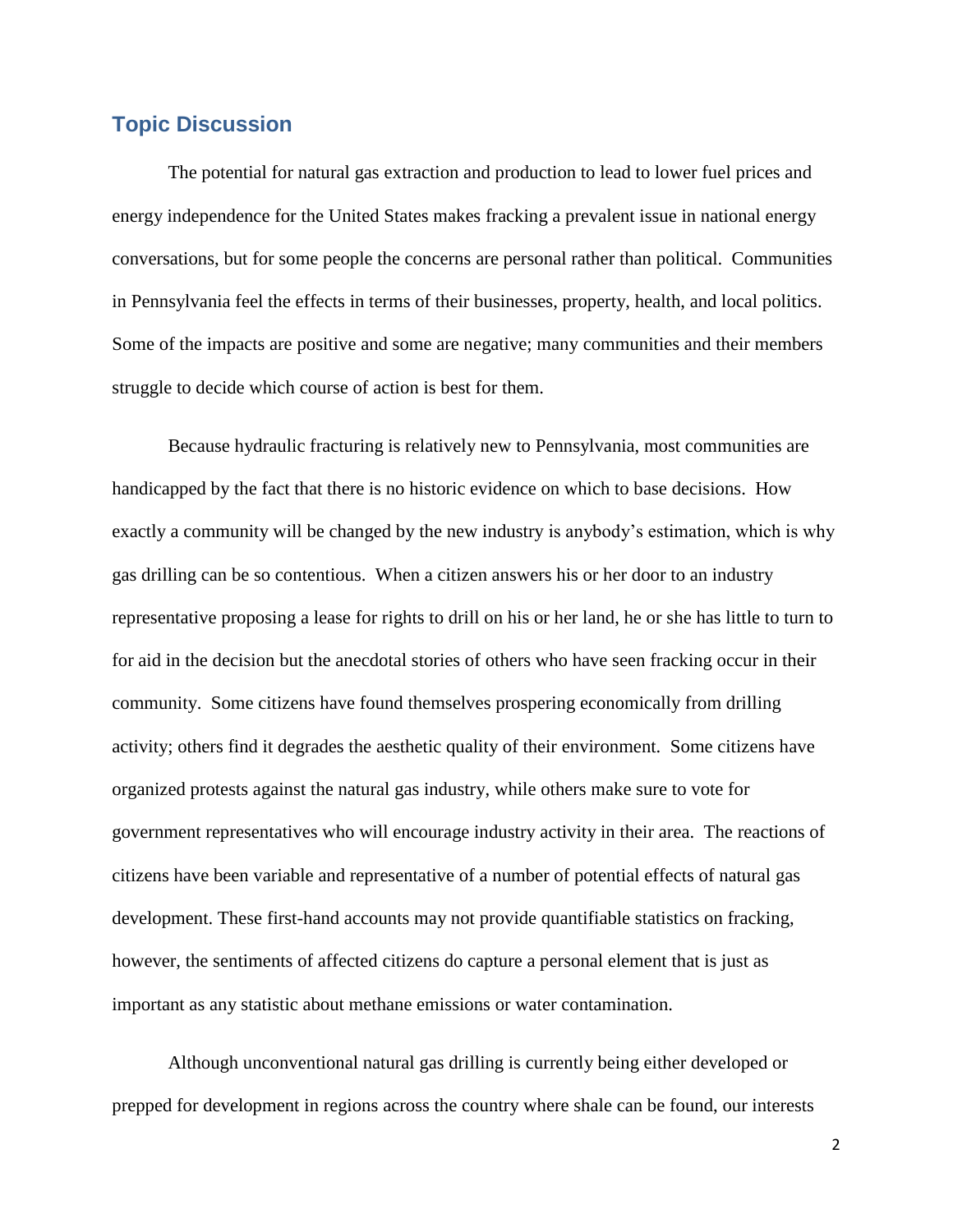pertain specifically to the activity in Pennsylvania. This discussion focuses primarily on the responses to fracking of citizens of Bradford and Susquehanna Counties, areas of Pennsylvania that have experienced some of the highest amount of hydraulic drilling in the state.

The introduction of a new industry into a community most certainly will have an impact upon other small businesses. In Bradford County, some small businesses experienced economic gains while others felt injured by the fracking activity. Steve Pelton, the owner of a small trucking business, found that natural gas drilling gave his business better opportunities. He switched from transporting milk to transporting water for fracking, which proved to be a more booming industry. His business became dramatically more successful, enabling him to pay employees more and prepare for his own retirement. The dairy industry had been floundering, making the transition more welcome for citizens like Pelton who were eager to find a more profitable market in which to participate (Sataline, 2012).

Other types of small businesses in Bradford County that rely on more people entering the community also have improved economic prosperity as a result of fracking. When the natural gas industry enters a community, it brings workers who will provide a variety of businesses with customers. Empowering Staffing Solutions, a temporary-employment agency within Bradford County, reported that the area lacked people to fill the large number of available jobs. Vice President Fred Cavallaro said they placed about 750 workers in manufacturing, production, and food jobs in 2011 (Sataline, 2012).

While some businesses enjoyed the influx of people and economic activity, not all small businesses benefitted from the emergence of the natural gas industry. The industrial activity in the rural landscape of Bradford County disrupts businesses that depend on the health of the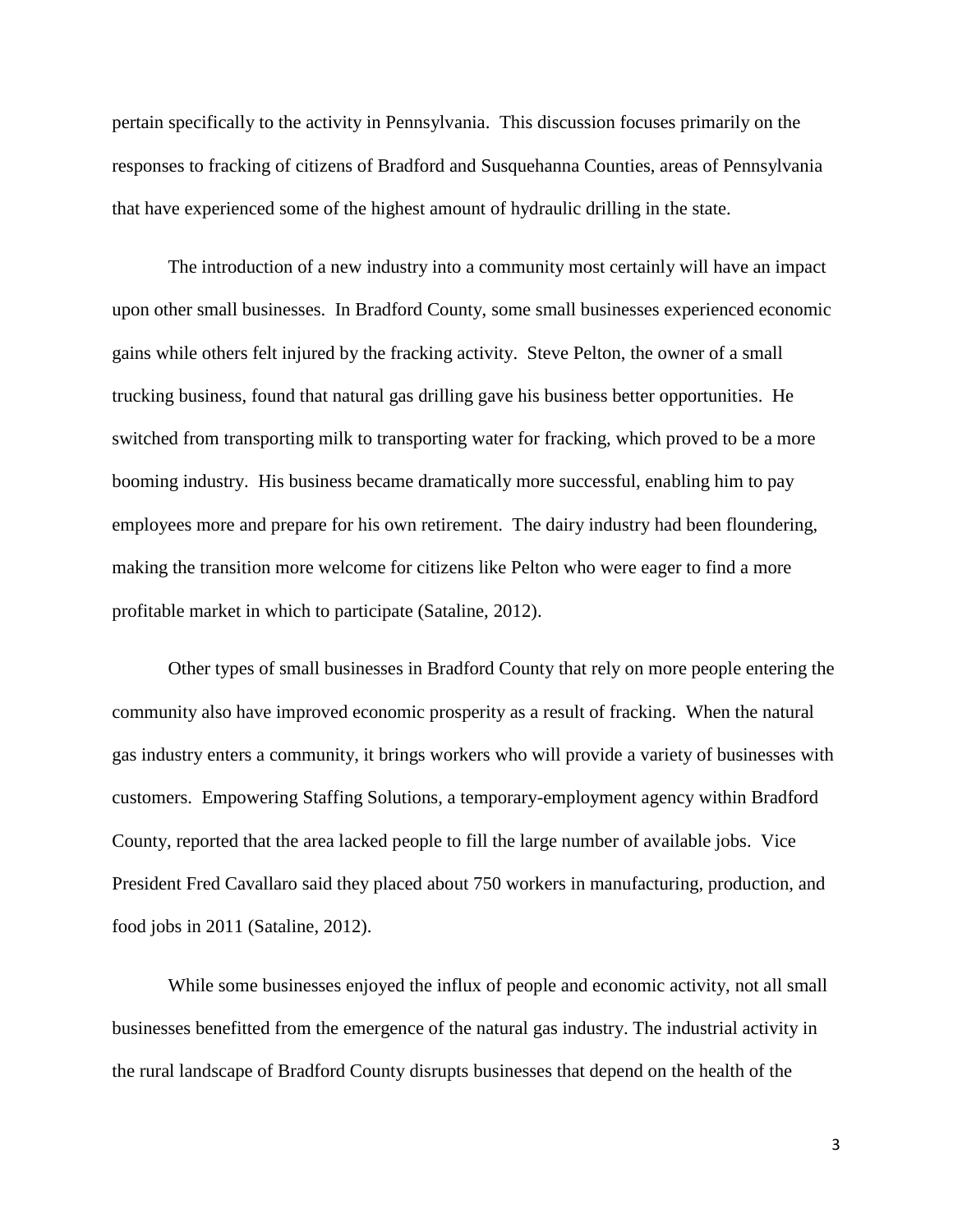natural environment. Examples are the dairy farmers in Bradford County who have noticed that their water has been contaminated, which hurts their business because the water is ingested by the cattle. One citizen named Carol French said some farmers do not even report their water contamination because they do not want the poor reputation associated with a farm with bad water. She said some dairy farmers in that situation keep quiet and buy water until they are able to sell the cows and the property, leaving the problem to the next person (Pribanic, 2012). Another example is citizen Dave Buck, who fears noise pollution from drilling will hurt his kayak rental business, Endless Mountain Outfitters. If customers find that industrial noise detracts from their kayaking experience, they will be less likely to rent from his business (Sataline, 2012).

State elections have reflected the fact that fracking is currently such a controversial issue in Pennsylvania. Bradford County is located within District 23 of the Pennsylvania State Senate. The 2012 election between incumbent Republican Gene Yaw and Democratic challenger Luana Cleveland provided evidence of the effect that fracking has had on local politics. Each candidate wanted to appeal to voters, yet their platforms contained very different positions.

Luana Cleveland's position on fracking is that a moratorium on gas drilling, particularly in the natural areas of state forests, should be put in place until the impact on the lives and health of citizens can be more fully understood and adequately protected. Cleveland advocates for citizens' ability to protect their property and nearby lands without needing to fight gas companies in court. She believes that communities should have control of the zoning regulations within their own borders. Furthermore, Cleveland believes that communities should be compensated financially for the burdens of industrial activity that are carried by human services, education, and health systems. Finally, Cleveland asserts that the idea that doctors must agree to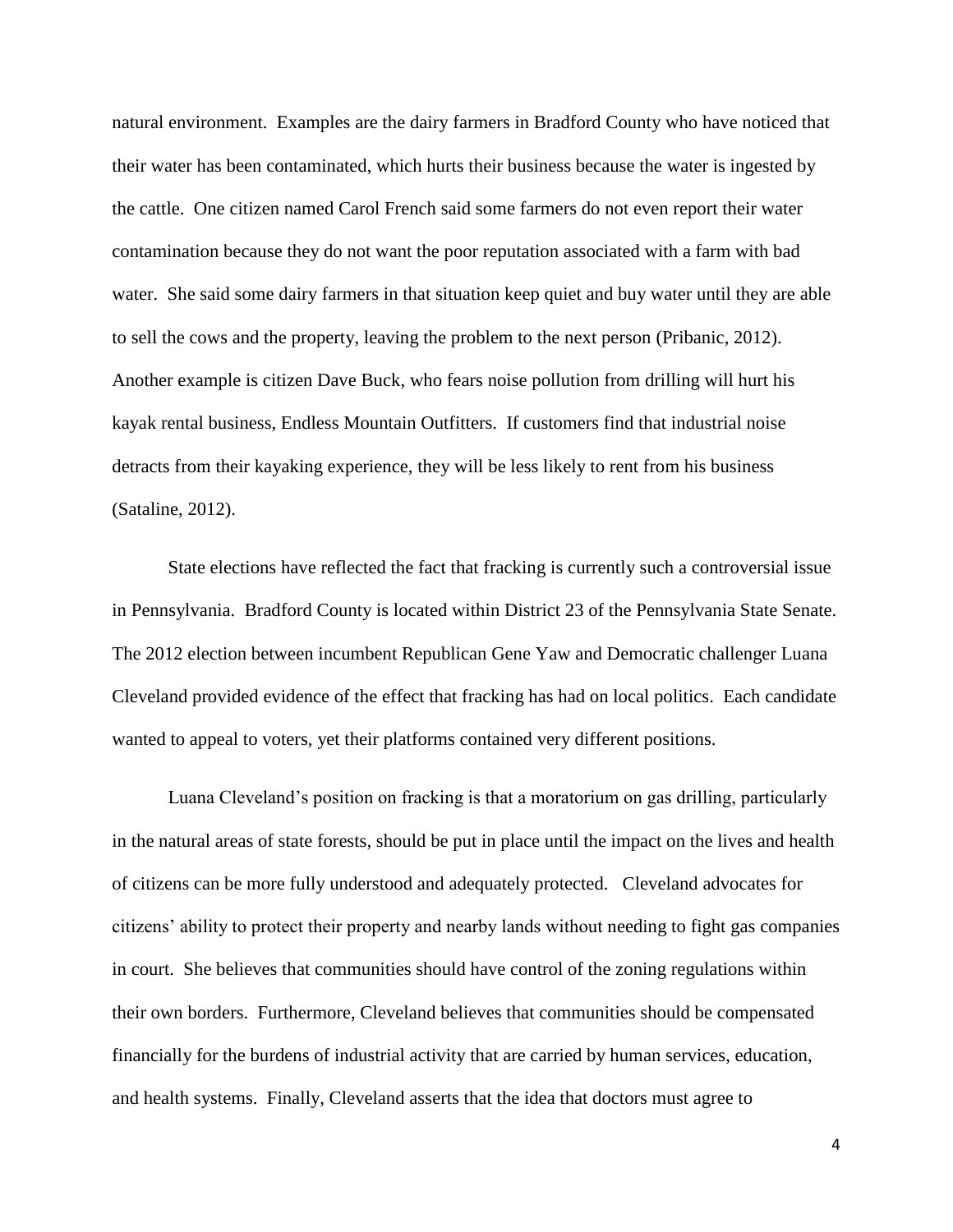confidentiality when requesting information about potentially harmful chemicals is wrong (Cleveland, 2012).

Republican incumbent Gene Yaw expressed a significantly different opinion on fracking from Luana Cleveland's. He supports the idea that if done properly, fracking is "a tremendous assest; if managed properly it could be a positive thing for generations." In an attempt to ensure that gas industry remains controlled and reputable, Yaw introduced legislation such as Senate Bill 297, which increases transparency of the fracking process by reducing periods of confidentiality that would otherwise protect the industry's business secrets. Yaw supports good business that is characterized by transparency and competition, and he hopes to promote those qualities in the gas industry in Pennsylvania. When questioned about his concerns or fears regarding the fracking process, Yaw responded that he does not have many fears. He expressed a desire to refrain from making enemies as well as faith in the industry and the capacity of business and government to address problems. He feels that problems are a normal part of any industry and remains optimistic about the fracking situation (Kathykolb, 2009).

#### <http://www.youtube.com/watch?v=FXH0Wi7a4u4>

Video of Gene Yaw responding to interview questions by representatives from NorthCentralPA.com, a news and event resource for the north central region of Pennsylvania (Kathykolb, 2009).

On November 6, 2012, citizens of the 23<sup>rd</sup> Senatorial District of Pennsylvania voted and Gene Yaw was re-elected (Wilson, 2012c). As the incumbent, Gene Yaw had a political advantage over his challenger, Luana Cleveland. However, had there been a general consensus or mandate among citizens that their representative needed to oppose fracking, then Luana Cleveland certainly would have been able to secure the win. Citizens did not appear to feel that they needed a representative who would protect their anti-fracking interests.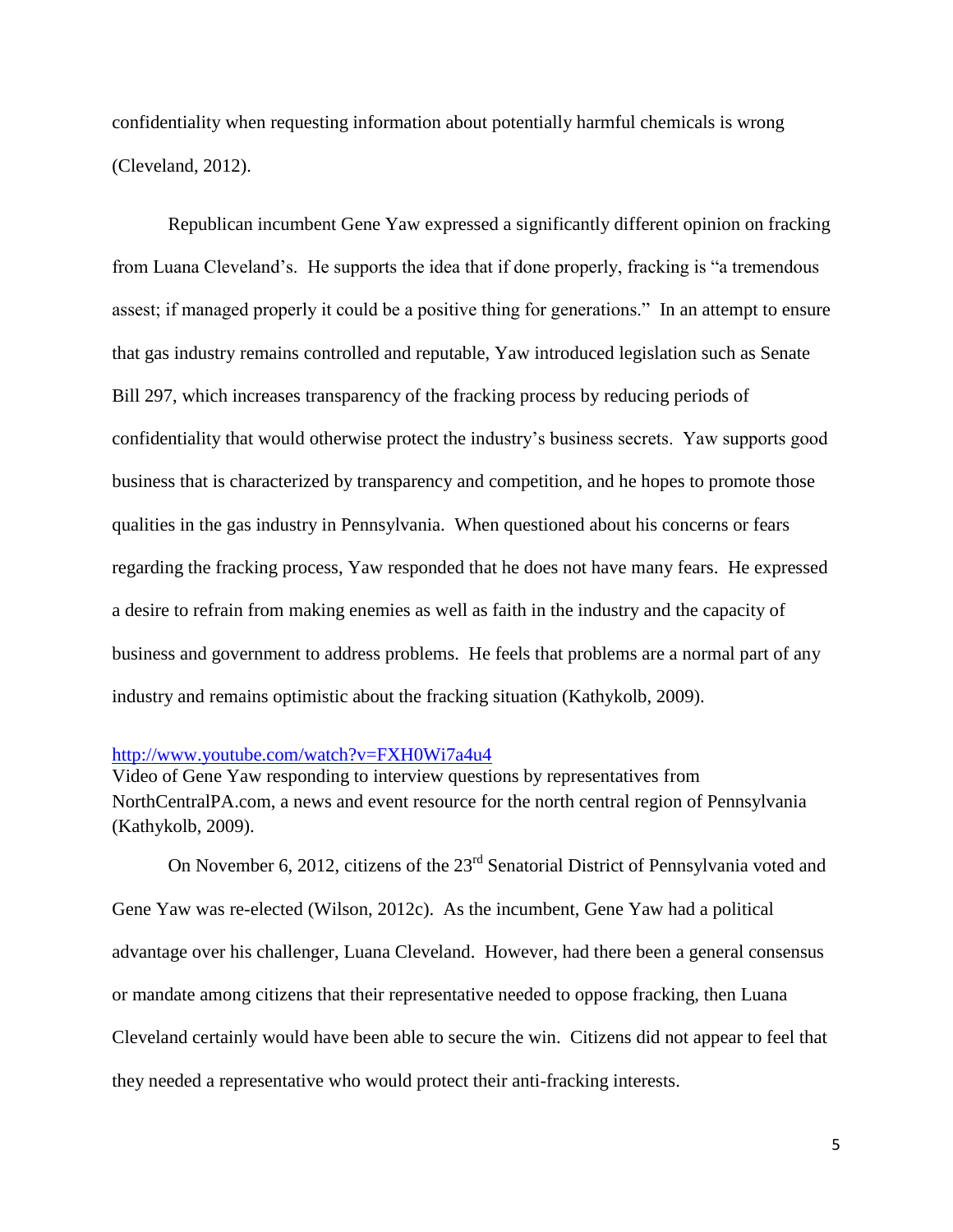The Pennsylvania Department of Environmental Protection (DEP) is responsible for regulation of fracking in Pennsylvania. The most notoriously controversial legislation pertaining to fracking is called Act 13, which standardizes zoning laws in Pennsylvania and allows local governments to adopt an impact fee on gas drilling companies ("Act 13 of 2012"). The Act is controversial because some believe standardization of zoning laws strips municipalities of power to protect their communities, while others believe the Act is a sufficient tool for regulation. The current administration in Harrisburg has supported the idea of utilizing natural gas in Pennsylvania, yet many contend that the DEP has failed to regulate in an acceptable manner. In April of 2011, Bradford County Commissioner Mark Smith criticized the DEP, saying "DEP officials are quoted in the media as saying they spend as little as 35 minutes to approve each gas well permit. This is an appalling statistic considering the significant operations and impact of a natural gas drilling site and even more appalling considering that there have been nearly 2,000 gas wells permitted in Bradford County" (Baumann, 2012). Another consideration of the Bradford County Commissioners is how to use \$8.4 million that the county will receive this year in impact fee revenue from fracking. The options are either to eliminate the county's debt, which could result in a reduction of homeowners' tax, or to provide support to government programs such as emergency services, housing, and social services (Loewenstein, 2012).

In addition to local officials, regular citizens have expressed dissatisfaction with DEP's capacity to address problems related to fracking. For example, Chesapeake Energy Corporation, a gas drilling company, has attempted to temporarily fix the contaminated well of Michael Phillips of Terry Township in Bradford County. Phillips reported that DEP Secretary Michael Krancer visited the site of the well but was unable to answer Phillips' question about if the well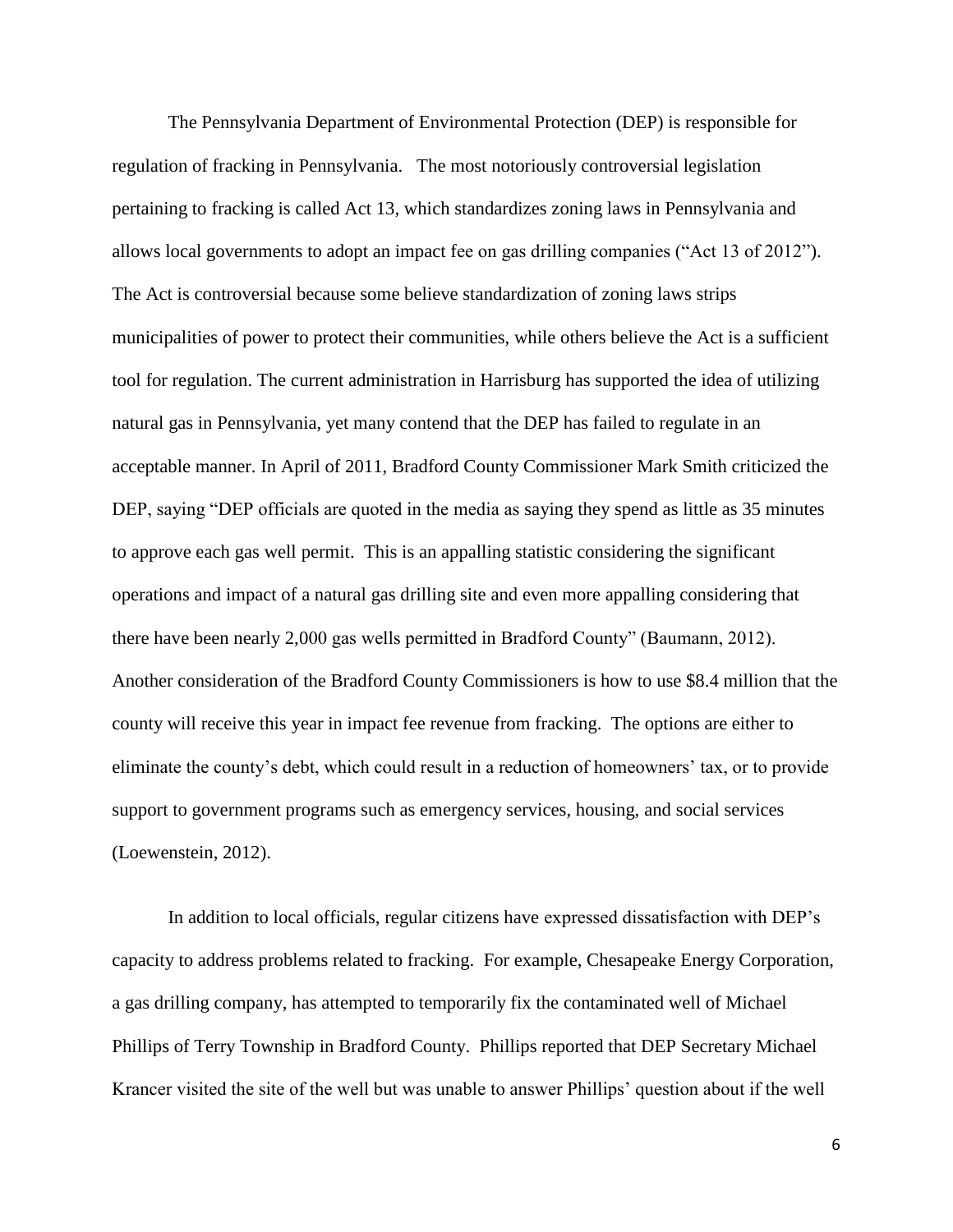can be fixed (Legere, 2011). Some citizens have banded together to oppose lenient DEP regulation in the Clean Air Council Citizens' Group. The group appealed a permit for the expansion of a compressor station in Herrick Township, Bradford County. They believe that because of other sources of pollution already in the area, the DEP should have refused to allow any more pollution via the compressor station (Phillips, 2012).

Fracking became a critical issue to the 2012 election for the  $111<sup>th</sup>$  District of the Pennsylvania House of Representatives. Susquehanna County lies within this district. Republican incumbent Sandra Major made clear that her position on fracking is that Pennsylvania should take advantage of the resource. Democratic challenger Jeffrey Dahlander, however, preferred that the state invest in more sustainable projects that promote energy efficiency and green technology. When the pair was asked about their opinions on the controversial Act 13, Major asserted that Act 13 was put in place to facilitate consistency of fracking operations across both zoned and unzoned areas of Pennsylvania. She claimed that this is more environmental regulation than had existed before. In contrast, Dahlander argued that Act 13 was unfair because it was developed in harmony with industry desires rather than citizen desires. Furthermore, he questioned DEP's ability to address problems with what he believes to be an understaffed office (Wilson, 2012b). On November 6, 2012, Sandra Major won the election, illustrating that citizens are not concerned enough about stopping fracking as to fire Sandra Major and bring in a representative with a more anti-fracking perspective (Wilson, 2012c).

Within Susquehanna County is a town called Dimock, Pennsylvania, which is commonly known as the "ground zero of fracking," made famous for the horrible impacts highlighted by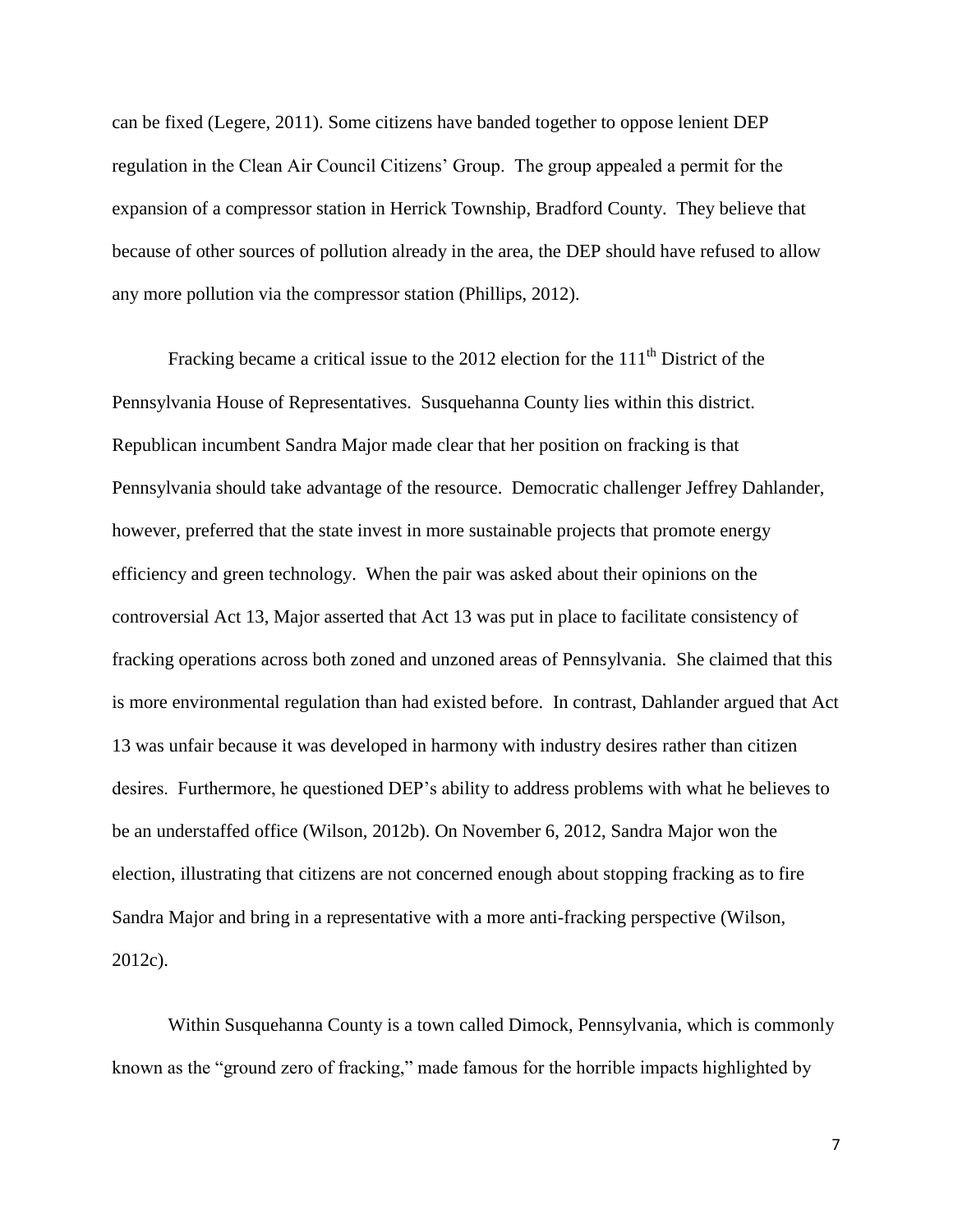Josh Fox's documentary *Gasland*. However, not all citizens have such a dismal outlook on fracking in Dimock. Jim Grimsley, a citizen of Dimock, says that "many local businesses who were on the verge of failing are now flourishing, and local people who were making minimum wage are now doing well driving tanker trucks or working on the pipelines. I look at it as progress." The economic gains that citizens have made through leasing their land have enabled them to buy new cars and pay off their mortgages, and many view this as evidence of the positive consequences of bringing natural gas drilling into a community (Woods, 2011).

Overall, citizens in Dimock have conflicting views on the benefits and drawbacks of fracking within their community. Those who support the drilling believe that when state regulators mandated that Cabot Oil and Gas temporarily cease drilling operations in Dimock in the wake of contamination controversy, resulted in punishment not for the gas companies, but for the citizens rendered unable to collect royalties from their gas leases. These citizens point out that the companies simply must drill elsewhere to gain profits, while citizens are less fortunate (Maykuth, 2012). Some of these citizens who welcome the industry into Dimock formed the citizens' group Dimock Proud, countering the message that natural gas drilling had destroyed their community and compromised their health and safety. They argue that anti-fracking champions have not told the whole truth (Grimsley & Van Lenten).

Some of those citizens who are not happy with the presence that the natural gas industry has had in their community of Dimock banded together at Philadelphia's Academy of Natural Sciences conference on urban environmental issues in January 2012. They implored Environmental Protection Agency (EPA) head Lisa Jackson to take action about the problems with fracking. They also requested that EPA provide them with clean water (Mulvihill, 2012).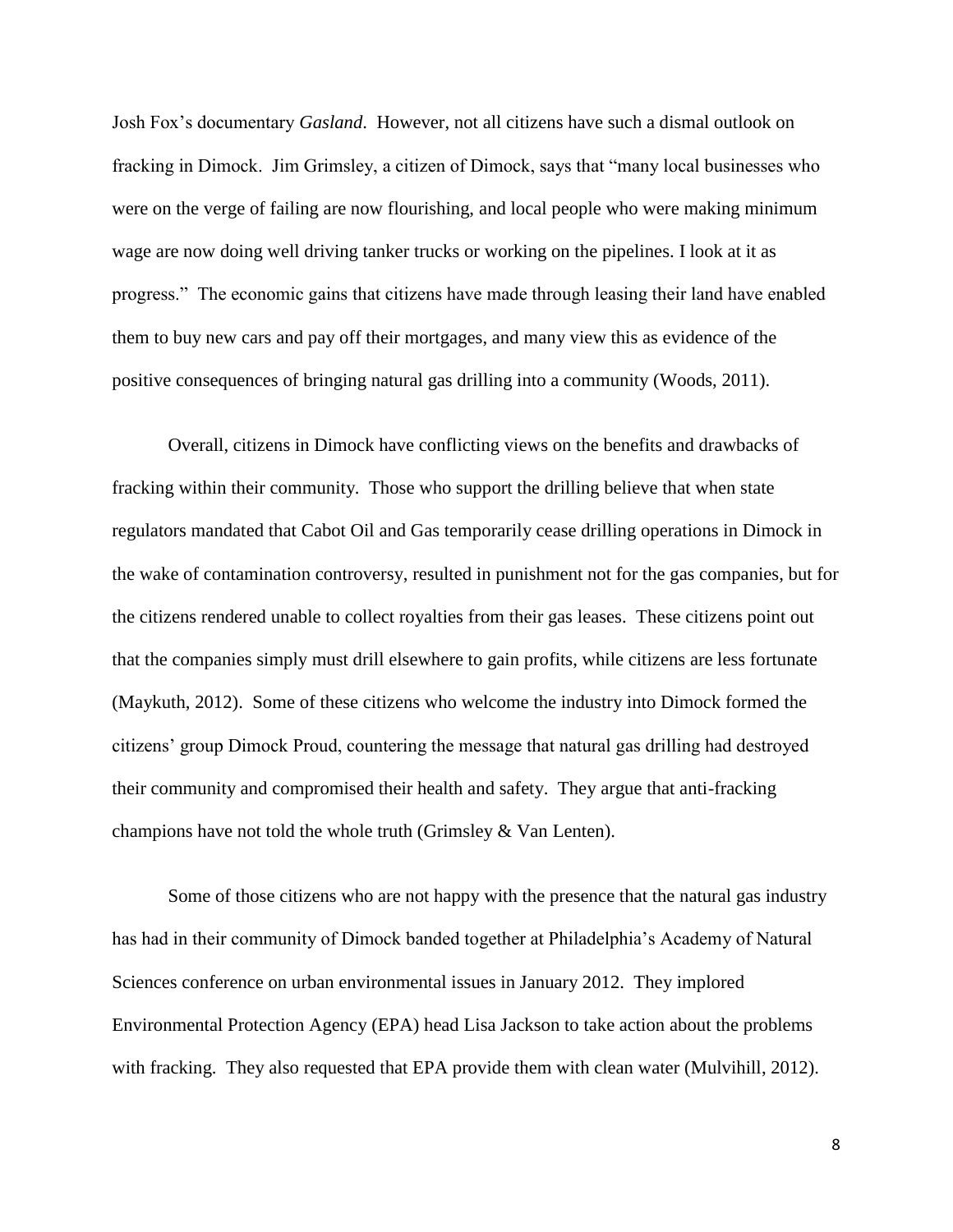Act 13 and DEP regulations have inspired passionate reactions from the people of Susquehanna County. Rebecca Roter, Susquehanna County resident, is displeased with government failure to protect citizens from being exploited by an aggressive industry desiring only profits. She feels her rights to clean water have not been protected and that the citizens of areas that are undergoing drilling are being displaced. She mentions the federal government and "Halliburton Loophole" as a cause of the problem (Roter, 2011). Not all citizens feel all parts of Act 13 are dissatisfactory, however. Municipalities are able to collect monies as a result of drilling in their area, called impact fees. When Susquehanna County commissioners held a town hall meeting to determine whether to impose the state's impact fee from Act 13, the majority of citizens supported Act 13's measure to provide localities with compensation for drilling (Wilson, 2012a).

## **Profiles of Key Individuals and Groups**

Due to their experience with communities and fracking, the following four individuals can be considered experts on the topic of citizens' input regarding fracking in Pennsylvania's Bradford and Susquehanna Counties. The first is Susan Phillips, a reporter from State Impact. State Impact is a joint project between National Public Radio and local public radio stations to examine the impact of state policies and then inform and engage citizens based on findings. As Susan is one of two reporters examining fracking in Pennsylvania, she has extensive knowledge of the subject matter. Her articles cover subjects like government regulation, citizen response, academic studies, and legal action. They strive to expose the real effects of fracking activity in Pennsylvania. Susan's background includes a Bachelor's degree in International Relations from George Washington University and a graduate degree in Journalism from Columbia School of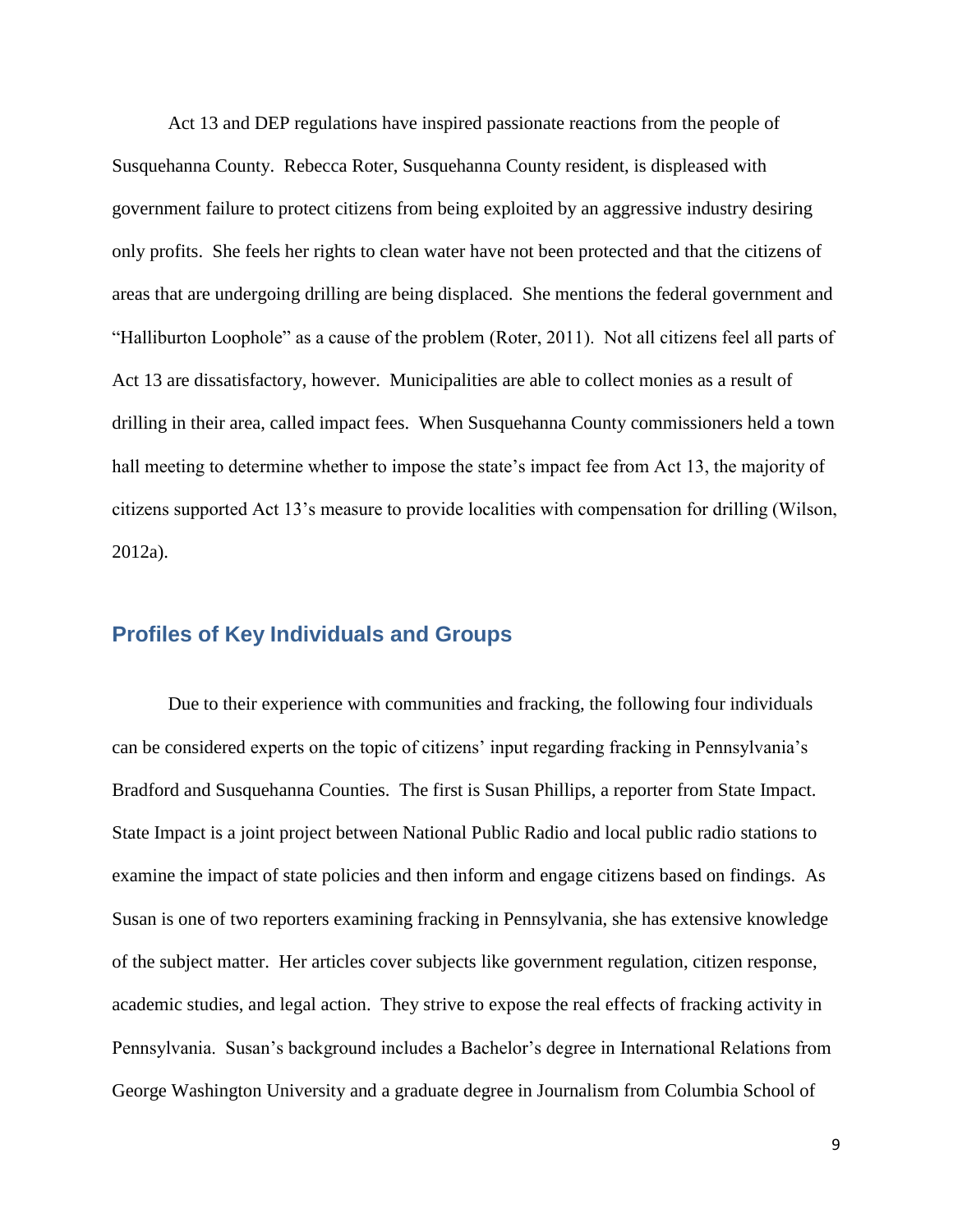Journalism. Her work has been critically acclaimed; she won an award for her coverage of Pennsylvania's natural gas rush in the series called "The Shale Game." Susan can be contacted via email at [sphillips@whyy.org.](mailto:sphillips@whyy.org)

Second on the list of experts on the subject of citizens' input regarding fracking is Bradford County Commissioner Doug McLinko. Doug McLinko can be considered particularly knowledgeable because he was part of a group of individuals who provided testimony on the impacts of fracking to the Republican Policy Committee of the Pennsylvania State Senate. McLinko provided information about how Bradford County has been affected by Marcellus Shale development, specifically in regard to improved economic prosperity, a housing shortage, and increased crime. McLinko can be reached through the Bradford County Commissioners Office at [bccom@bradfordco.org.](mailto:bccom%40bradfordco.org)

Another individual who could provide testimony regarding the opinions of citizens on fracking is Janenne Goliash. She serves as legislative aide to Pennsylvania State Senator Gene Yaw. Her office is in Towanda, which is within Bradford County. As a legislative aide, Goliash would have the greatest capacity to provide information about the sentiments about fracking that citizens have expressed. This is because the district offices handle constituent relations the most out of the Senator's office and respond to the majority of calls or visits that citizens pay to the office. Janenne Goliash can be reached at [jgoliash@pasen.gov.](mailto:jgoliash@pasen.gov)

Finally, attorney Douglas A. Clark of The Clark Law Firm, PC., can serve as an expert on the subject of citizens' input regarding fracking in Pennsylvania because he provides legal council to citizens going through the process of leasing their land for natural gas drilling. His work requires that he help clients through the entire process, explaining details, answering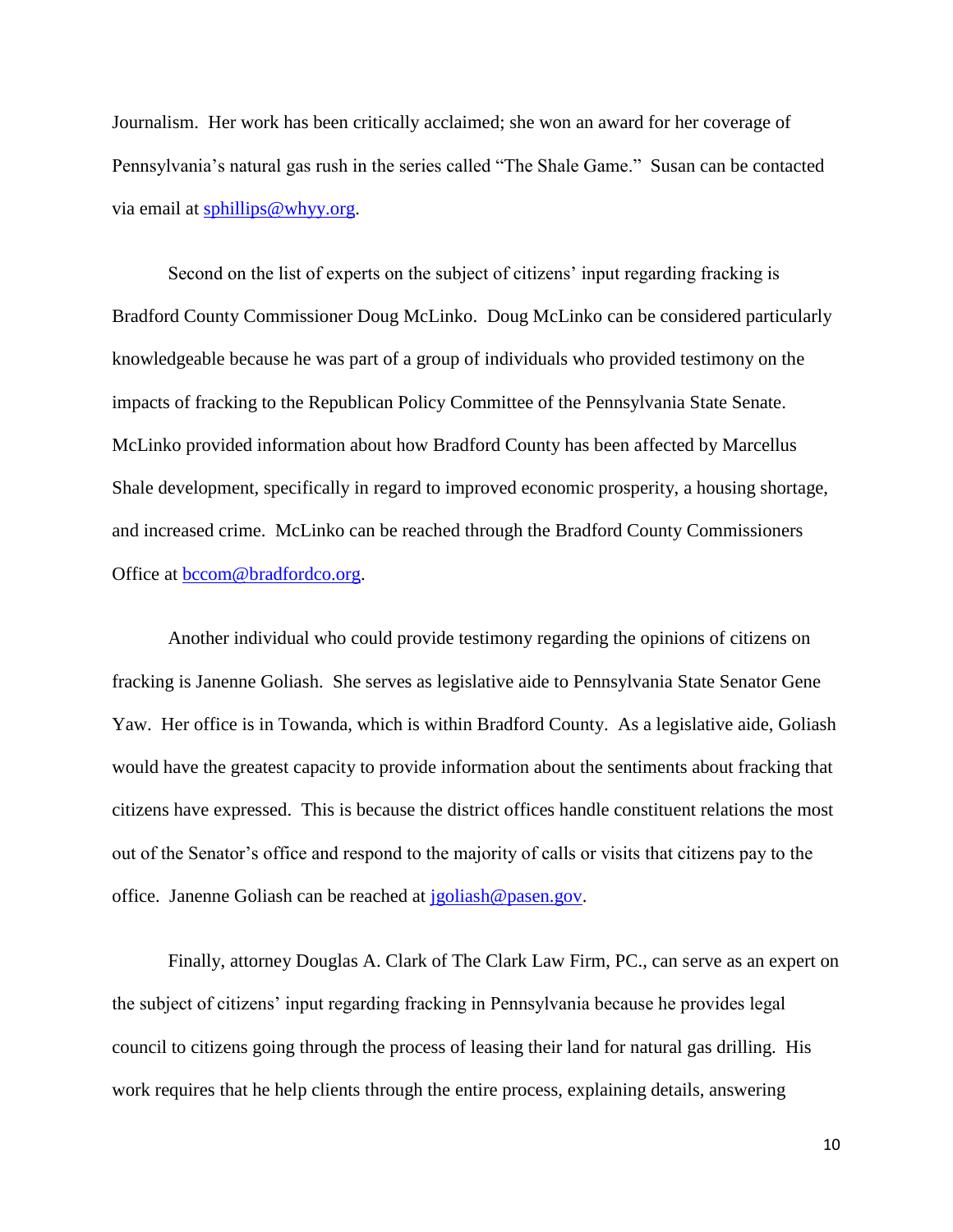questions, and offering recommendations. Through his work with these clients, Clark would learn their priorities and their concerns. Clark's background includes six years of experience in the area of oil and gas legal counsel. He can be contacted by phone at The Clark Law Firm, PC. office at (570) 307-0702. His website is located at [http://www.avvo.com/attorneys/18452-pa](http://www.avvo.com/attorneys/18452-pa-douglas-clark-606963/website.html)[douglas-clark-606963/website.html.](http://www.avvo.com/attorneys/18452-pa-douglas-clark-606963/website.html)

## **Web Resources for Additional Information**

### 1. <http://stateimpact.npr.org/pennsylvania/>

This website, which is a joint project between National Public Radio and PA local radio stations, provides reports from two reporters on energy, the environment, and the economy in Pennsylvania. Because Marcellus Shale development is inextricably related to those issues, most of the reporting is related to natural gas. This website is an excellent resource that provides in depth coverage of the drilling debate. The information is balanced and does not promote a particular agenda. The site is easy to navigate and the articles are easy to find, but it is not very interactive. Links to other sites and discussions are limited.

## 2. <http://www.fractracker.org/>

FracTracker is a nonprofit alliance that recognizes the gaps in data that make natural gas drilling so full of uncertainty. Because the impacts are largely unknown and there is a lack of baseline data in terms of health, environment, and societal effects, fractracker.org provides a place for people to share information. Graphs, maps, and commentaries are all compiled in this website in order to help those involved in fracking to understand what is really going on. Much of the information is technical in nature and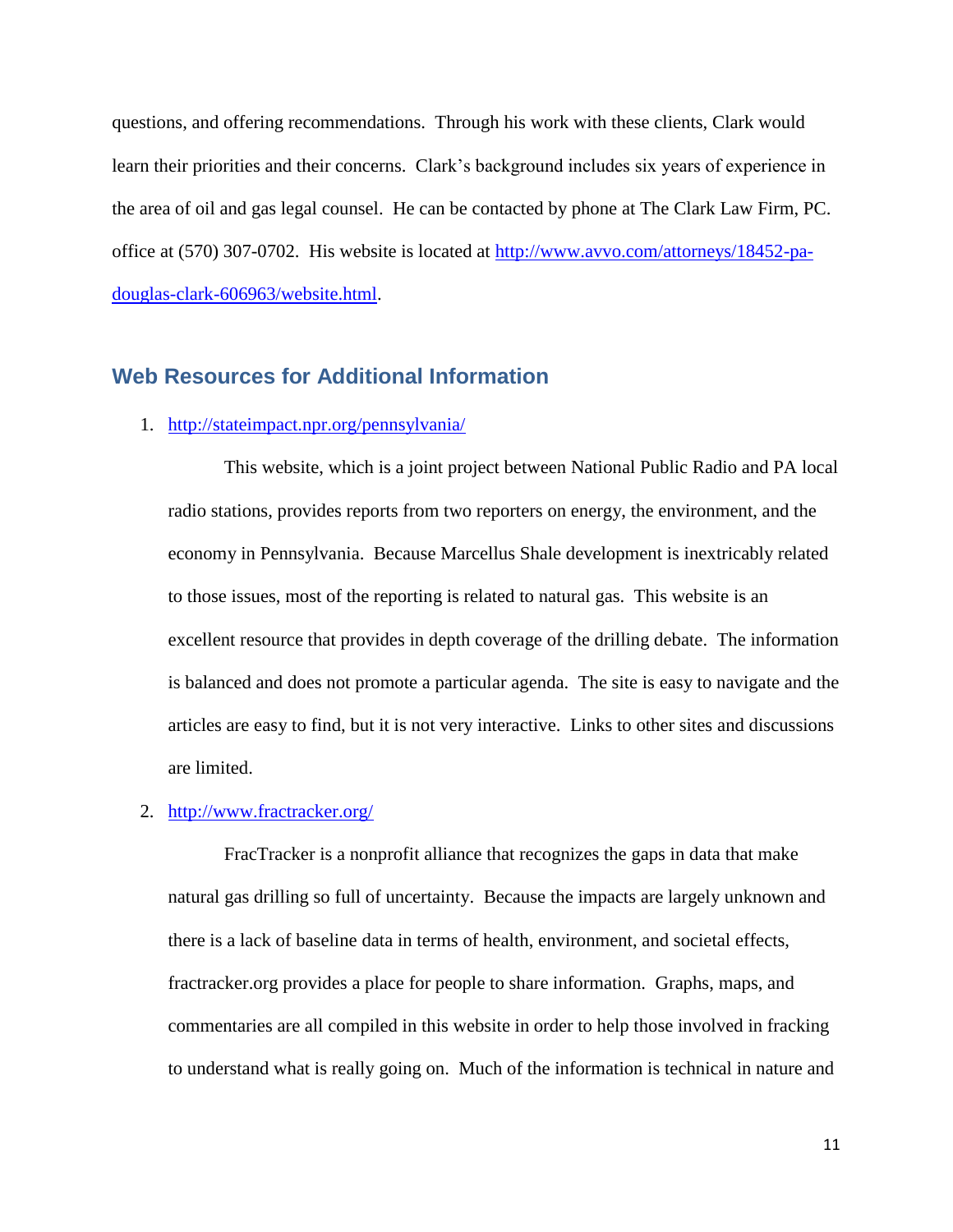is probably beyond the understanding of the average citizen; however the information is thorough and abundant. The site has tabs for easy navigation, and photos add to its appearance. The goal appears to be to be a watchdog of the gas industry.

### 3. [http://www.portal.state.pa.us/portal/server.pt/community/act\\_13/20789](http://www.portal.state.pa.us/portal/server.pt/community/act_13/20789)

Although the government regulations are a different aspect of the fracking debate all together, regulations are crucial to the topic of citizens' input because of the influence that citizens have on our governing and regulatory bodies. When regulation is not strong enough or is too restrictive, citizens react in response. The PA DEP website's page on natural gas provides information for citizens on fracking regulations and the actions the agency is taking to promote the well being of its citizens. The page provides clear information about what Act 13 is, links to informational webinars, and a hotline to report suspected environmental emergencies. The site is very straightforward and unbiased (aside from the biases toward industry within the PA government that many argue exist).

#### 4. <http://dimockproud.com/>

Dimock Proud is an excellent example of a community group that has organized their efforts of promoting their cause. Dimock Proud projects a positive, optimistic perspective of the effects of natural gas drilling in Dimock, Pennsylvania. The website states their purpose and mission clearly, and provides opportunities for citizens to become involved with the group. It offers information on technical aspects of fracking, provides a forum for community discussion, provides links to relevant news stories, and has video footage that enhances the attractiveness of the site. The information is biased toward a pro-drilling point of view, however it provides information on a variety of aspects of the fracking process.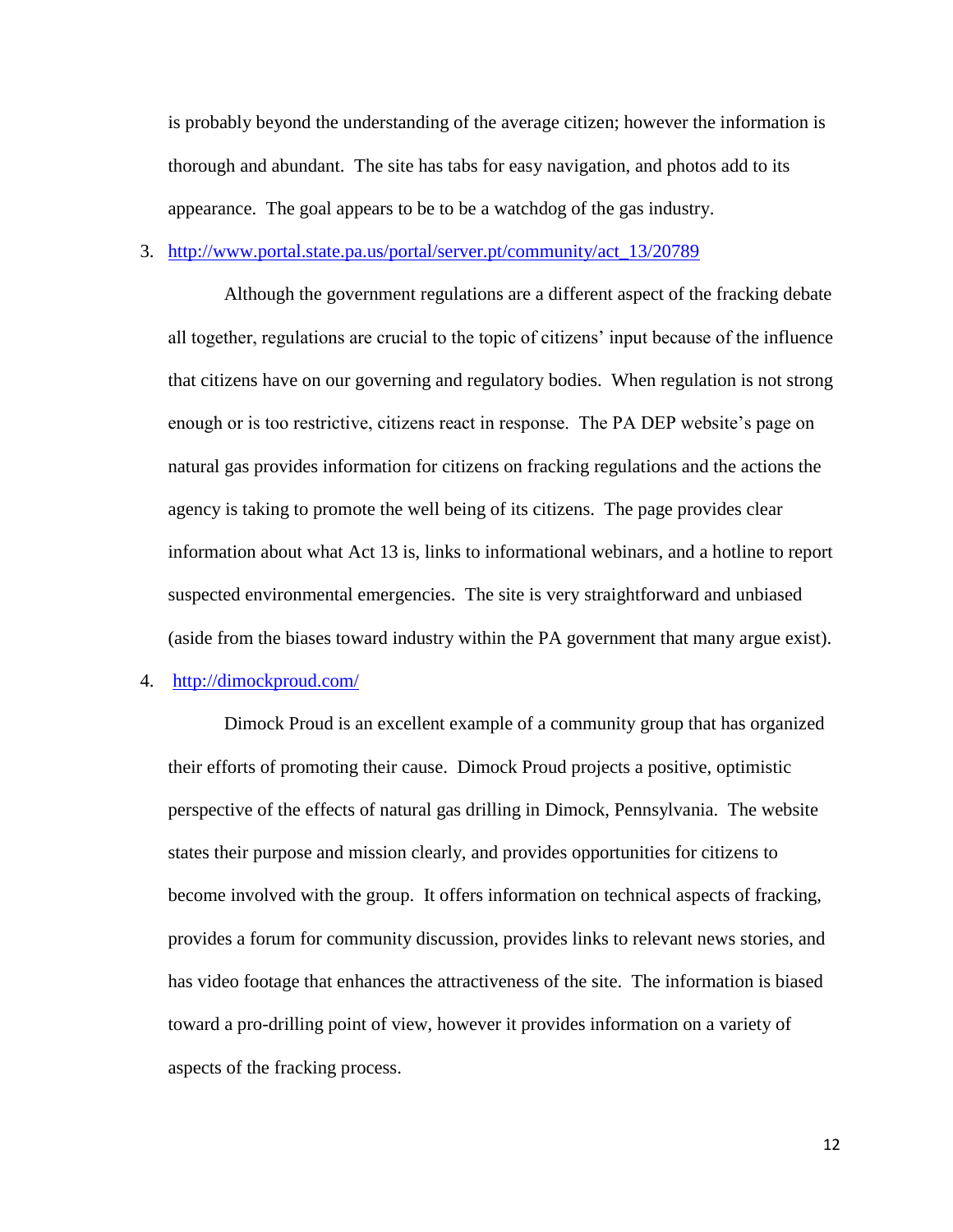#### 5. [www.citizensvoice.com](http://www.citizensvoice.com/)

CitizensVoice is the Luzerne County newspaper website, which provides easy access to its fracking related articles. The search tool returned a large number of articles related to Marcellus Shale. Title, date, and author information is readily visible. Stories older than 30 days are in the archives, which is also clearly and visibly labeled. Much information on citizens' opinions comes from news articles that contain quotes and interviews of affected citizens. A newspaper website with clarity and a large collection of articles provides the most balanced and thorough information.

#### 6. <http://www.publicherald.org/archives/category/fracking-2/>

Public Herald is a non-profit organization of journalists committed to providing the public with investigative reporting and a forum for engagement regarding issues and conditions that face communities. Specifically, the organization investigates situations in which citizens' opinions may be overshadowed by government, industry, or society. A section of the website dedicated to fracking contains articles that provide an investigation into natural gas pollution, regulations, and remediation. The site is simple to navigate and provides easy ways for readers to comment on the articles or to become more involved through email subscriptions and social media. A significant amount of information is available, however most stories represent the anti-fracking perspective.

## **For More Information**

1. <http://marcelluscoalition.org/>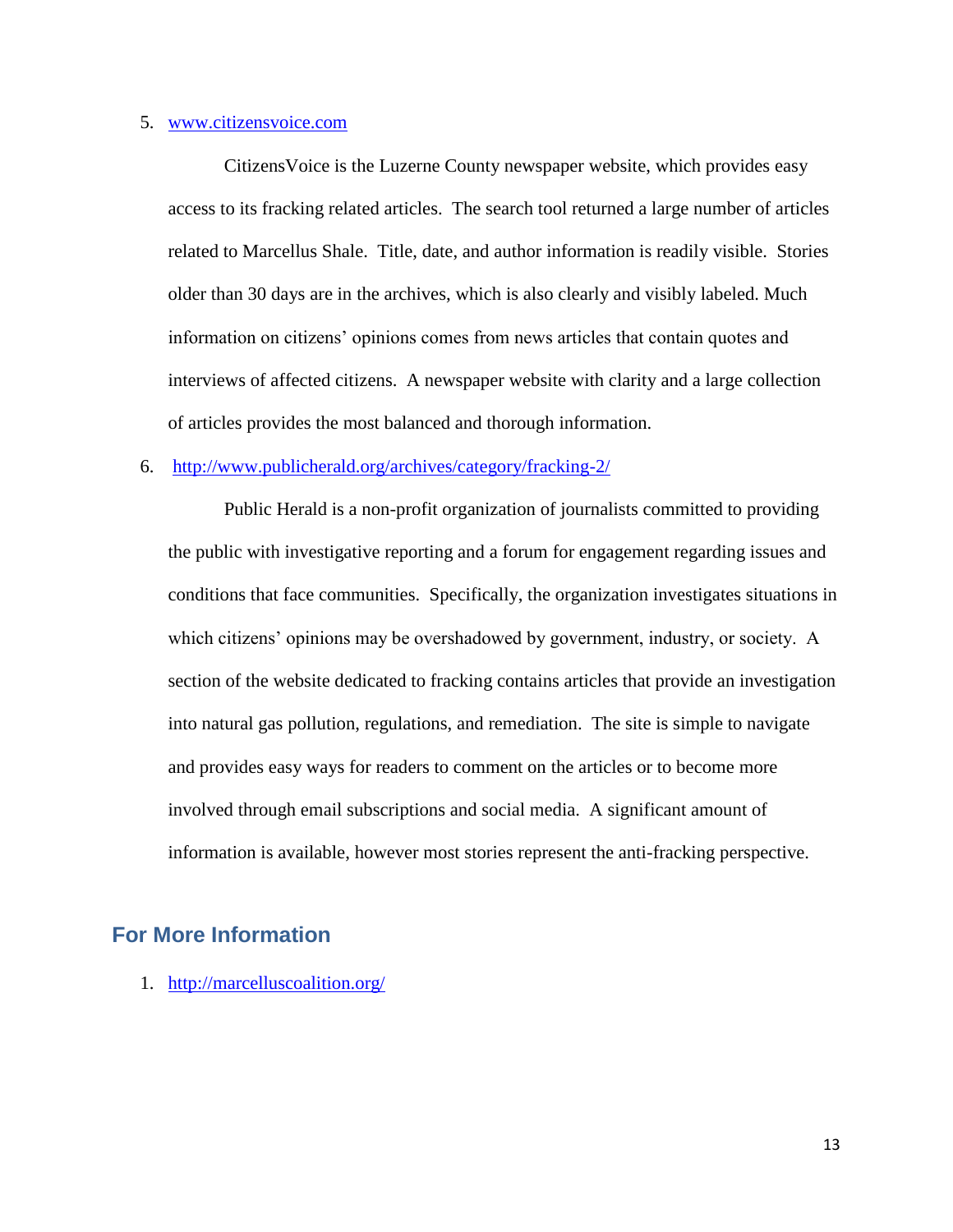Citizens interested in learning more about oil and gas company policies and practices can browse this website that argues the economic positive impacts of natural gas development.

#### 2. <http://shaleshockmedia.org/about/>

This site provides videos, photos, and commentary from citizens with negative experiences involving natural gas drilling.

3. <http://www.foodandwaterwatch.org/water/fracking/>

This website provides information and resources to citizens from an environmental activism organization that advocates for clean water and opposes fracking.

4. [http://water.epa.gov/type/groundwater/uic/class2/hydraulicfracturing/wells\\_hydrowhat.cf](http://water.epa.gov/type/groundwater/uic/class2/hydraulicfracturing/wells_hydrowhat.cfm) [m](http://water.epa.gov/type/groundwater/uic/class2/hydraulicfracturing/wells_hydrowhat.cfm)

Citizens can look to the EPA website to find the role the federal government plays in protecting citizens' health and safety.

## **Works Cited**

- Act 13 of 2012. Pennsylvania Department of Environmental Protection. Retrieved from http://www.portal.state.pa.us/portal/server.pt/community/act\_13/20789
- Baumann, S. (2012, November). Fracking regulations, a legal battle in Pennsylvania . *VOXXI*. Retrieved from http://www.voxxi.com/fracking-regulations-pennsylvania/
- Cleveland, Luana. (2012). Issues/the environment. [Campaign Website]. Retrieved November 20, 2012 from http://luanacleveland.com/issues/the\_environment
- Grimsley, J. & Van Lenten, A. Dimock: The Full Story. Dimock Proud. Retrieved from dimockproud.com/history-2/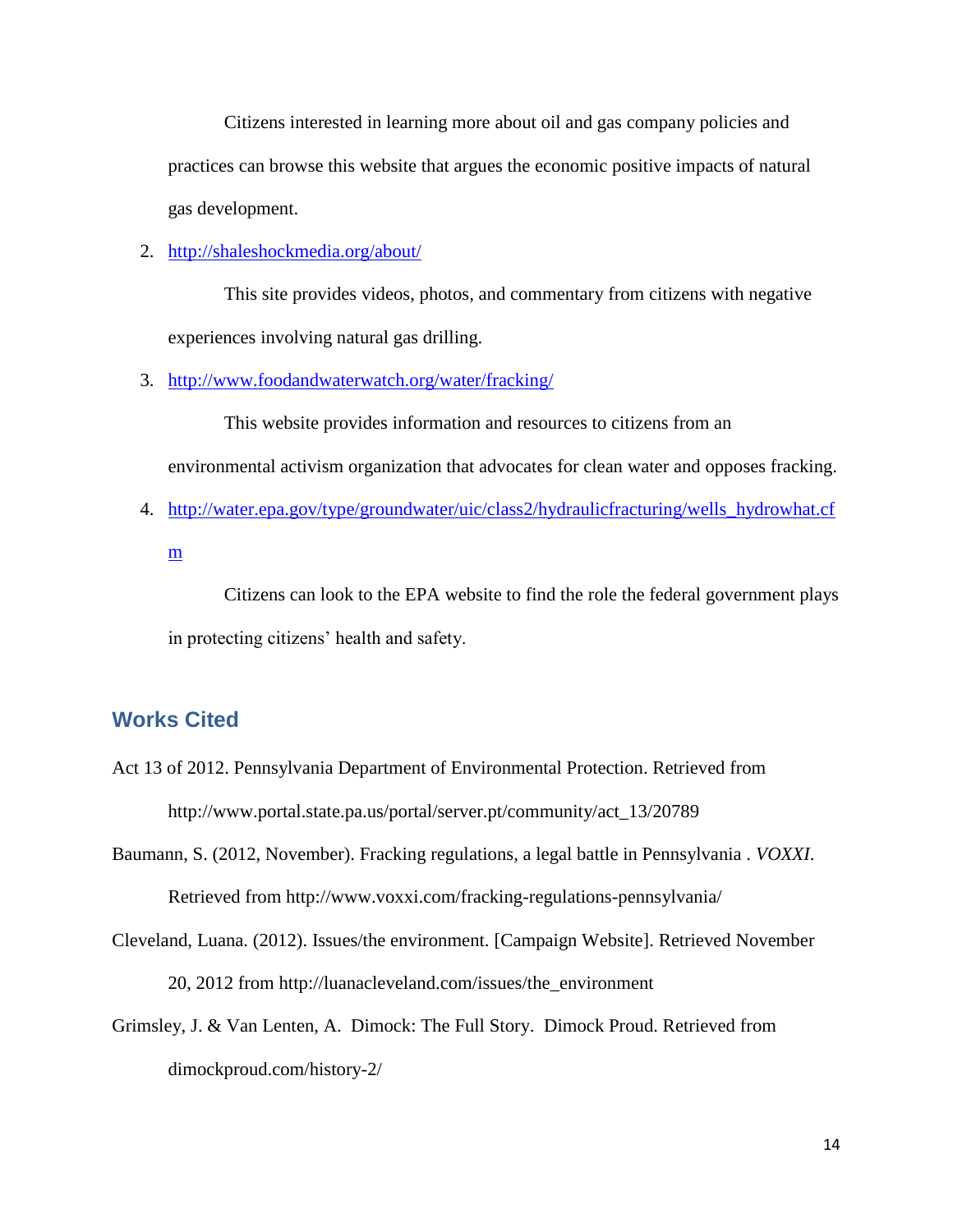Kathykolb. (2009, November 11). *Sen. Gene Yaw Marcellus Shale interview by NorthcentralPa.com* [Video file]. Retrieved from http://www.youtube.com/watch?v=FXH0Wi7a4u4

Legere, L. (2011, May 22).Many worry about water. *Citizens Voice*. Retrieved from http://citizensvoice.com/news/many-worry-about-water-1.1150470

Loewenstein, J. (2012, October 6). Bradford County Commissioners split on how to use impact fee revenue. *Daily Review*. Retrieved from http://thedailyreview.com/news/bradford-county-commissioners-split-on-how-to-useimpact-fee-revenue-1.1388560

Maykuth, A. (2012, August 27). Long fight over fracking still divides Pennsylvania town. *The Philadelphia Inquirer*. Retrieved from http://articles.philly.com/2012-08-27/news/33403570\_1\_susquehanna-county-towncabot-oil-baby-drill/2

Mulvihill, G. (2012, January 13). Dimock, Pennsylvania water contamination: residents struggle to grab EPA chief's attention. *Huffington Post*. Retrieved from http://www.huffingtonpost.com/2012/01/13/dimock-pennsylvania-watercontamination\_n\_1203757.html

Phillips, S. (2012, August 1). Environmental Group Sues to Stop Compressor Station in Bradford County. *NPR State Impact*. Retrieved from http://stateimpact.npr.org/pennsylvania/2012/08/01/environmental-group-sues-to-stopcompressor-station-in-bradford-county/

Pribanic, J. (2012, September). Triple Divide. Retrieved from http://tripledividefilm.org/#3e9/custom\_plain